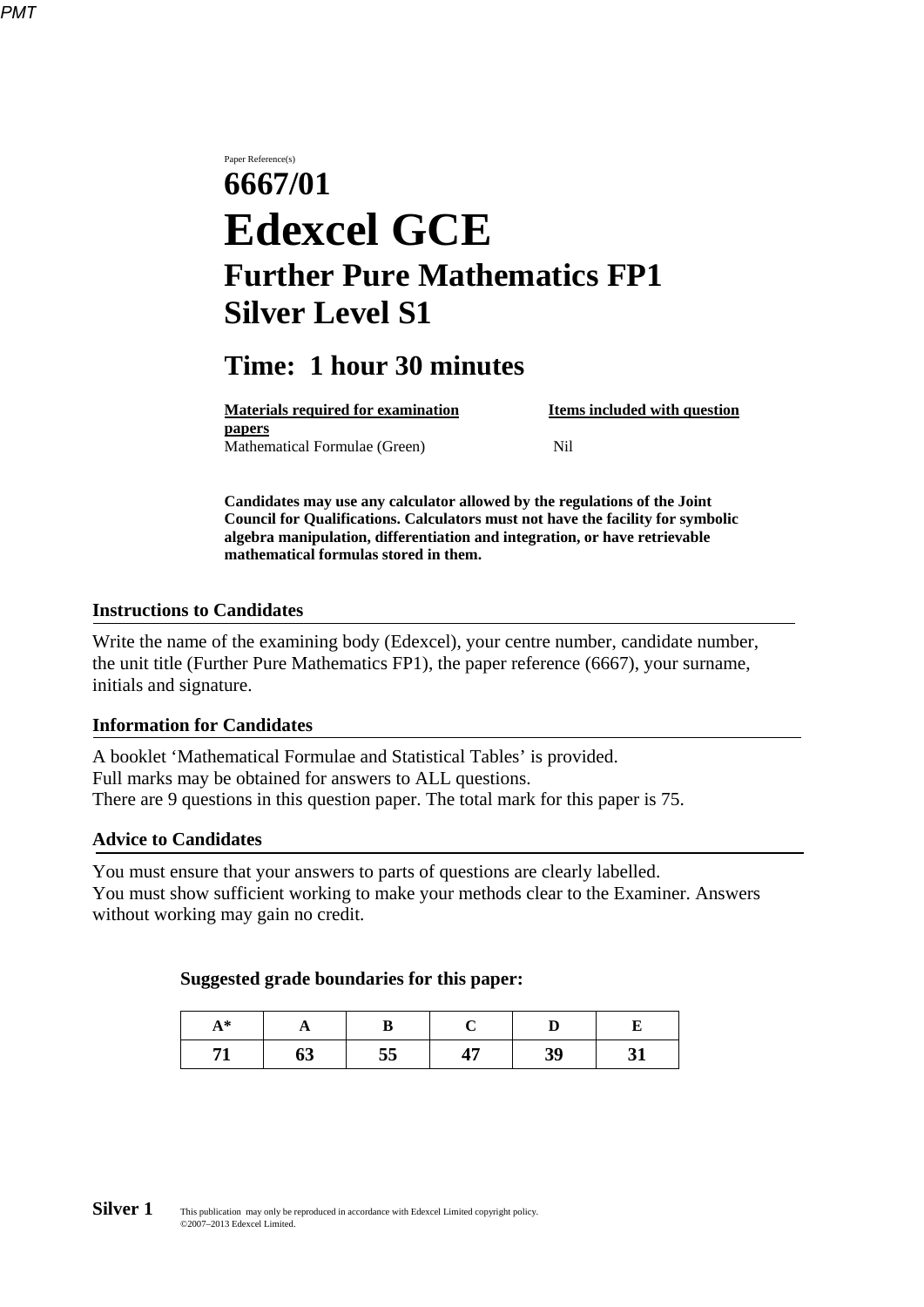*PMT*

1. 
$$
f(x) = 3^x + 3x - 7
$$

(*a*) Show that the equation f (*x*) = 0 has a root  $\alpha$  between *x* = 1 and *x* = 2.

**(2)** 

**(3)** 

(*b*) Starting with the interval [1, 2], use interval bisection twice to find an interval of width 0.25 which contains  $\alpha$ .

|                                                                                   | <b>June 2011</b> |
|-----------------------------------------------------------------------------------|------------------|
| $z = 2 - 3i$                                                                      |                  |
| ( <i>a</i> ) Show that $z^2 = -5 -12i$ .                                          | (2)              |
| Find, showing your working,                                                       |                  |
| ( <i>b</i> ) the value of $ z^2 $ ,                                               | (2)              |
| (c) the value of arg $(z^2)$ , giving your answer in radians to 2 decimal places. | (2)              |
| (d) Show z and $z^2$ on a single Argand diagram.                                  | (1)              |
|                                                                                   | <b>June 2010</b> |

### **3.** (*a*) Given that

$$
\mathbf{A} = \begin{pmatrix} 3 & 1 & 3 \\ 4 & 5 & 5 \end{pmatrix} \text{ and } \mathbf{B} = \begin{pmatrix} 1 & 1 \\ 1 & 2 \\ 0 & -1 \end{pmatrix},
$$

find **AB**.

(*b*) Given that

$$
\mathbf{C} = \begin{pmatrix} 3 & 2 \\ 8 & 6 \end{pmatrix} \text{ and } \mathbf{D} = \begin{pmatrix} 5 & 2k \\ 4 & k \end{pmatrix}, \text{ where } k \text{ is a constant}
$$

and

 $E = C + D$ ,

find the value of *k* for which **E** has no inverse.

**(4)** 

**(2)** 

**June 2012**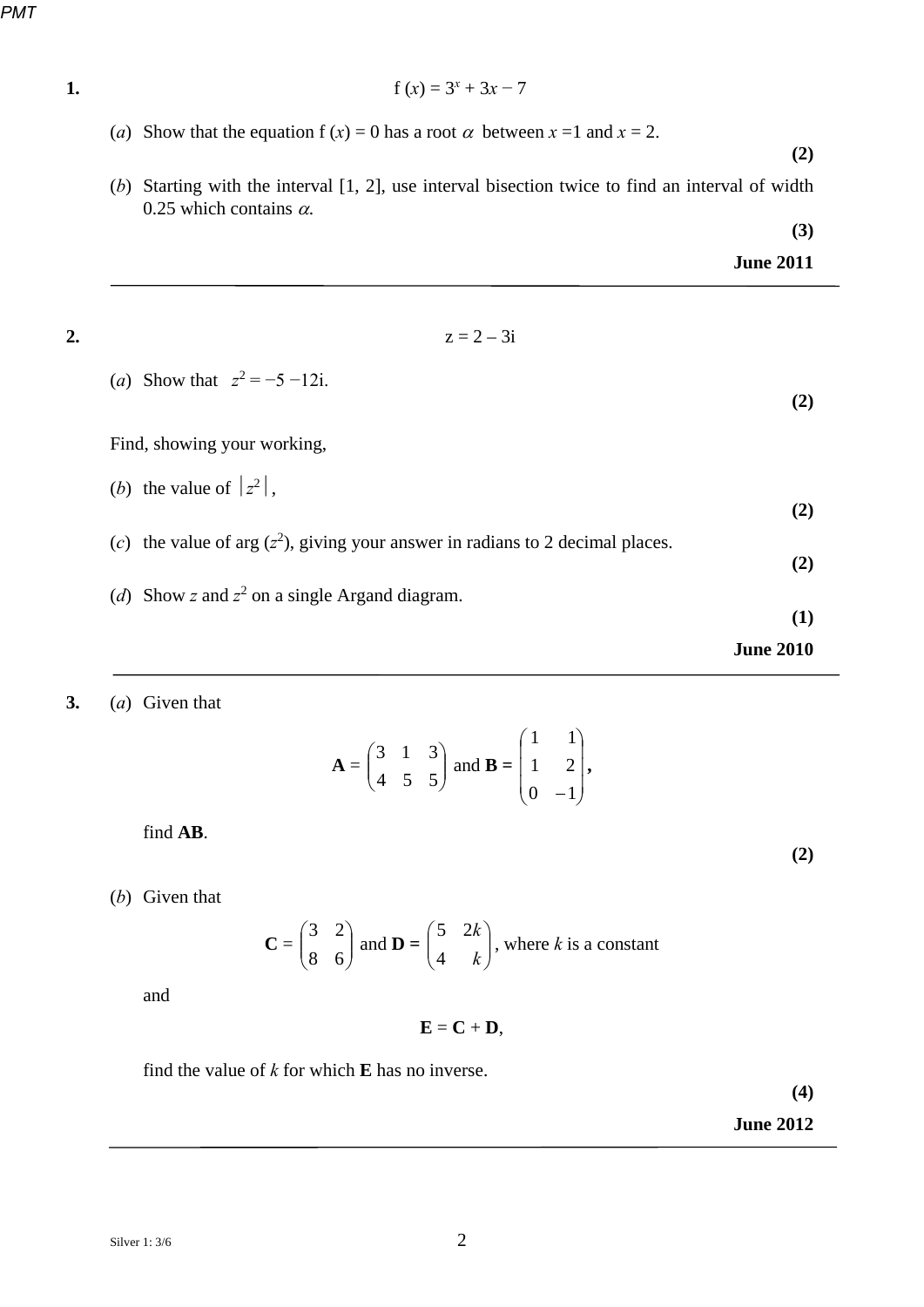*PMT*

**4.** Given that  $\alpha$  is the only real root of the equation

$$
x^3 - x^2 - 6 = 0,
$$

|                  | (a) show that $2.2 < \alpha < 2.3$                                                                                                                                                                                   |
|------------------|----------------------------------------------------------------------------------------------------------------------------------------------------------------------------------------------------------------------|
| (2)              |                                                                                                                                                                                                                      |
|                  | (b) Taking 2.2 as a first approximation to $\alpha$ , apply the Newton-Raphson procedure once to<br>$f(x) = x^3 - x^2 - 6$ to obtain a second approximation to $\alpha$ , giving your answer to 3 decimal<br>places. |
| (5)              |                                                                                                                                                                                                                      |
|                  | (c) Use linear interpolation once on the interval [2.2, 2.3] to find another approximation to $\alpha$ ,<br>giving your answer to 3 decimal places.                                                                  |
| (3)              |                                                                                                                                                                                                                      |
| <b>June 2009</b> |                                                                                                                                                                                                                      |
|                  |                                                                                                                                                                                                                      |
|                  | The parabola C has equation $y^2 = 20x$ .                                                                                                                                                                            |
| (1)              | (a) Verify that the point $P(5t^2, 10t)$ is a general point on C.                                                                                                                                                    |
|                  | The point A on C has parameter $t = 4$ .<br>The line $l$ passes through A and also passes through the focus of $C$ .                                                                                                 |
|                  | (b) Find the gradient of $l$ .                                                                                                                                                                                       |
| (4)              |                                                                                                                                                                                                                      |

**6.** Given that  $z = x + iy$ , find the value of *x* and the value of *y* such that

$$
z + 3iz^* = -1 + 13i
$$

where *z*\* is the complex conjugate of *z*.

**(7)** 

**June 2011**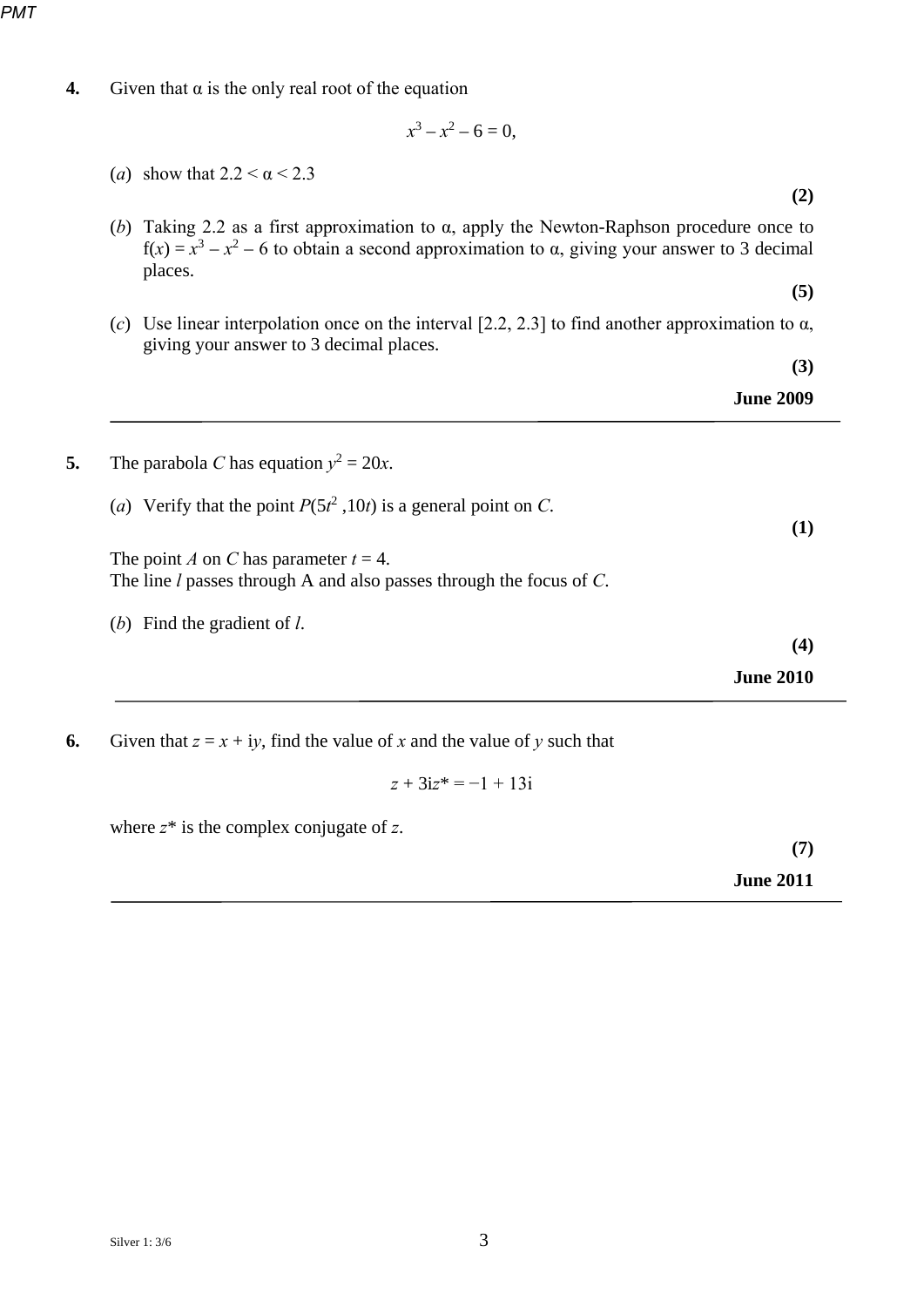*PMT*

7. (a) Use the results for 
$$
\sum_{r=1}^{n} r
$$
 and  $\sum_{r=1}^{n} r^2$  to show that  

$$
\sum_{r=1}^{n} (2r-1)^2 = \frac{1}{3} n(2n+1)(2n-1)
$$

for all positive integers *n*.

(*b*) Hence show that

$$
\sum_{r=n+1}^{3n} (2r-1)^2 = \frac{2}{3} n(an^2 + b)
$$

where *a* and *b* are integers to be found.

**(4)** 

**(6)** 

**June 2011** 

**8.** The rectangular hyperbola H has equation  $xy = c^2$ , where *c* is a positive constant. The point *A* on *H* has *x*-coordinate 3*c*.

- (*a*) Write down the *y*-coordinate of *A*.
- (*b*) Show that an equation of the normal to *H* at *A* is

$$
3y = 27x - 80c.
$$

The normal to *H* at *A* meets *H* again at the point *B*.

(*c*) Find, in terms of *c*, the coordinates of *B*.

**(5)** 

**(1)** 

**(5)** 

**June 2010**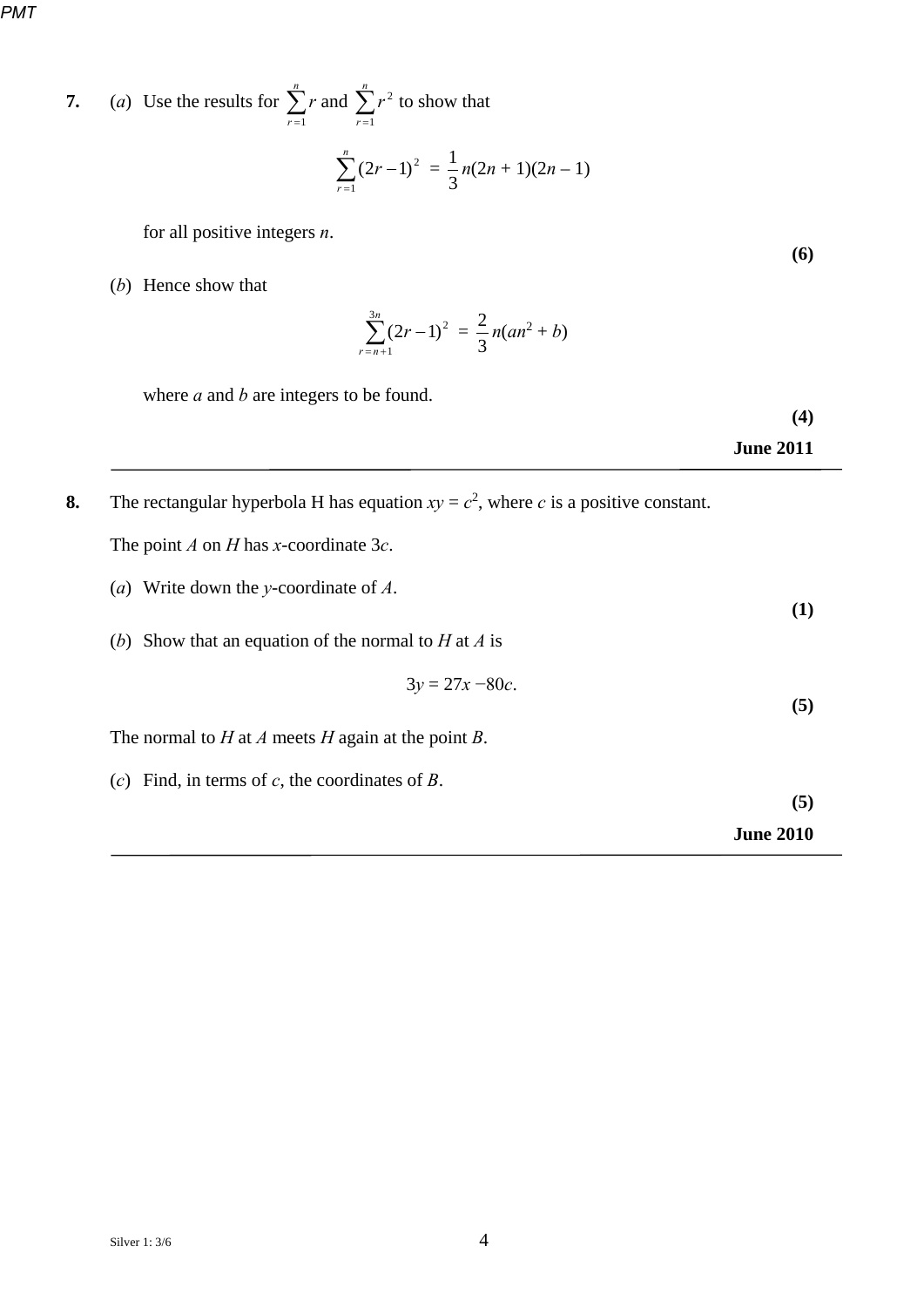*PMT*

|  | × |
|--|---|

$$
\mathbf{M} = \begin{pmatrix} 3 & 4 \\ 2 & -5 \end{pmatrix}.
$$

(*a*) Find det **M**.

The transformation represented by **M** maps the point  $S(2a - 7, a - 1)$ , where *a* is a constant, onto the point  $S'(25, -14)$ .

(*b*) Find the value of *a*.

The point *R* has coordinates (6, 0).

Given that *O* is the origin,

(*c*) find the area of triangle *ORS*.

**(2)** 

**(2)** 

**(1)** 

**(3)** 

Triangle *ORS* is mapped onto triangle *OR'S'* by the transformation represented by **M**.

(*d*) Find the area of triangle *OR'S '*.

Given that

$$
\mathbf{A} = \begin{pmatrix} 0 & -1 \\ 1 & 0 \end{pmatrix}
$$

(*e*) describe fully the single geometrical transformation represented by **A**.

The transformation represented by **A** followed by the transformation represented by **B** is equivalent to the transformation represented by **M**.

(*f*) Find **B**.

**(4)** 

**(2)** 

**June 2012**

### **TOTAL FOR PAPER: 75 MARKS**

**END**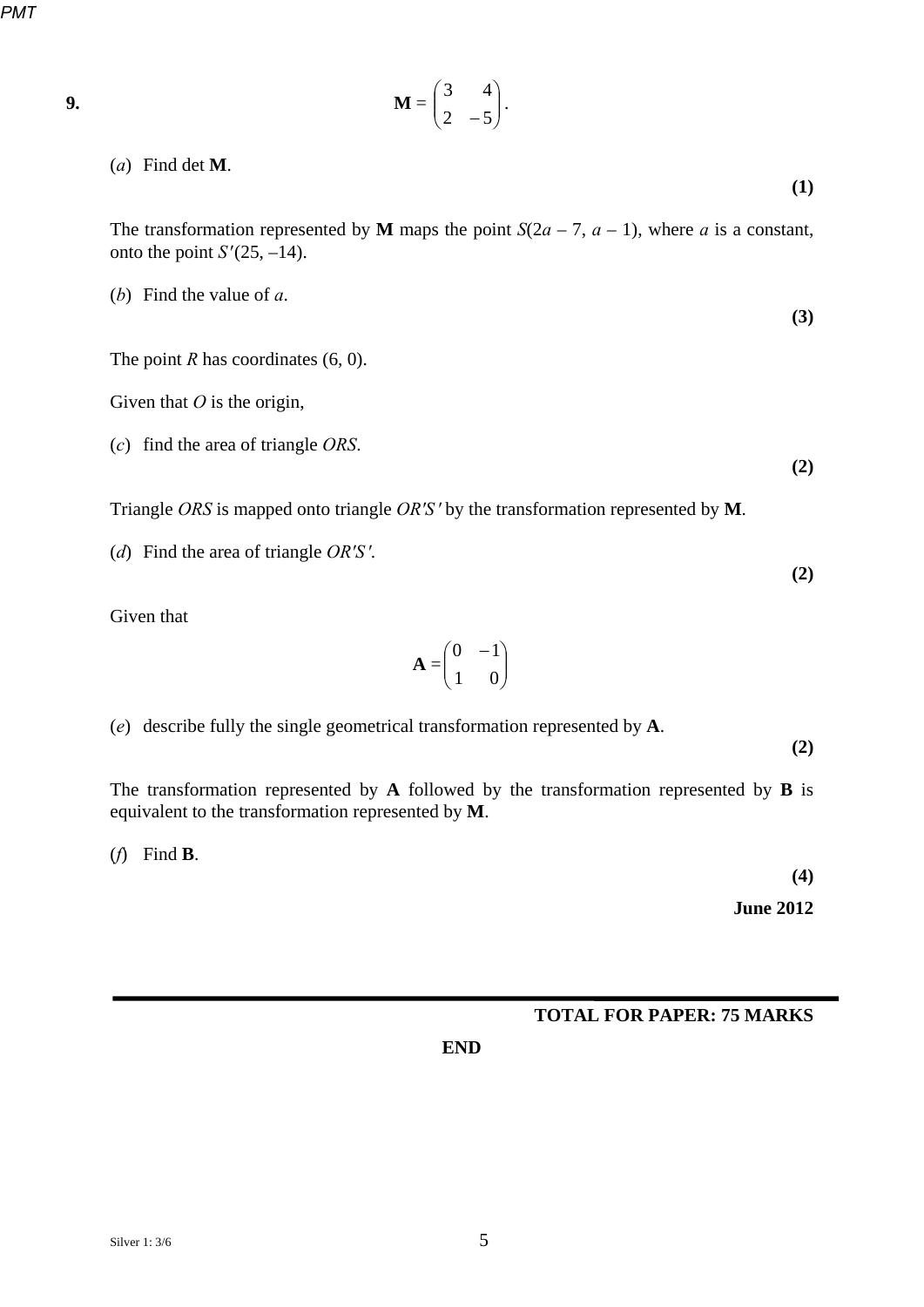| <b>Question</b><br><b>Number</b> | <b>Scheme</b>                                                                                                                                                         | <b>Marks</b>             |
|----------------------------------|-----------------------------------------------------------------------------------------------------------------------------------------------------------------------|--------------------------|
| 1. (a)                           | $f(x) = 3^x + 3x - 7$                                                                                                                                                 |                          |
|                                  | $f(1) = -1$<br>$f(2) = 8$                                                                                                                                             | M <sub>1</sub>           |
|                                  | <b>Sign change (positive, negative)</b> (and $f(x)$ is continuous) therefore<br>(a <b>root</b> ) $\alpha$ is between $x = 1$ and $x = 2$ .                            | A <sub>1</sub>           |
| (b)                              | $f(1.5) = 2.696152423 \approx 1, \alpha, 1.5$                                                                                                                         | (2)                      |
|                                  | $f(1.5) =$ awrt 2.7 (or truncated to 2.6)                                                                                                                             | B <sub>1</sub>           |
|                                  | $f(1.25) = 0.698222038$<br>$\Rightarrow$ 1, $\alpha$ , 1.25                                                                                                           | <b>M1 A1</b>             |
|                                  |                                                                                                                                                                       | (3)<br>$\lceil 5 \rceil$ |
| 2. (a)                           | $(2-3i)(2-3i) =$ Expand and use $i^2 = -1$ , getting completely<br>correct expansion of 3 or 4 terms                                                                  | M <sub>1</sub>           |
|                                  | Reaches $-5 - 12i$ after completely correct work (must see $4 - 9i$ )<br>$(*)$                                                                                        | Alcso<br>(2)             |
|                                  | (b) $ z^2  = \sqrt{(-5)^2 + (-12)^2} = 13$ or $ z^2  = \sqrt{5^2 + 12^2} = 13$                                                                                        | <b>M1 A1</b>             |
|                                  | (c) $\tan \alpha = \frac{12}{5}$ (allow $-\frac{12}{5}$ ) or $\sin \alpha = \frac{12}{13}$ or $\cos \alpha = \frac{5}{13}$                                            | (2)<br>M1                |
|                                  | $arg(z^2) = -(\pi - 1.176) = -1.97$<br>$(or 4.32)$ allow awrt                                                                                                         | A <sub>1</sub><br>(2)    |
| (d)                              | Both in correct quadrants.<br>Approximate relative scale<br>۰<br>No labels needed<br>Allow two diagrams if some indication<br>of scale<br>۰<br>Allow points or arrows | B1                       |
|                                  |                                                                                                                                                                       | (1)<br>[7]               |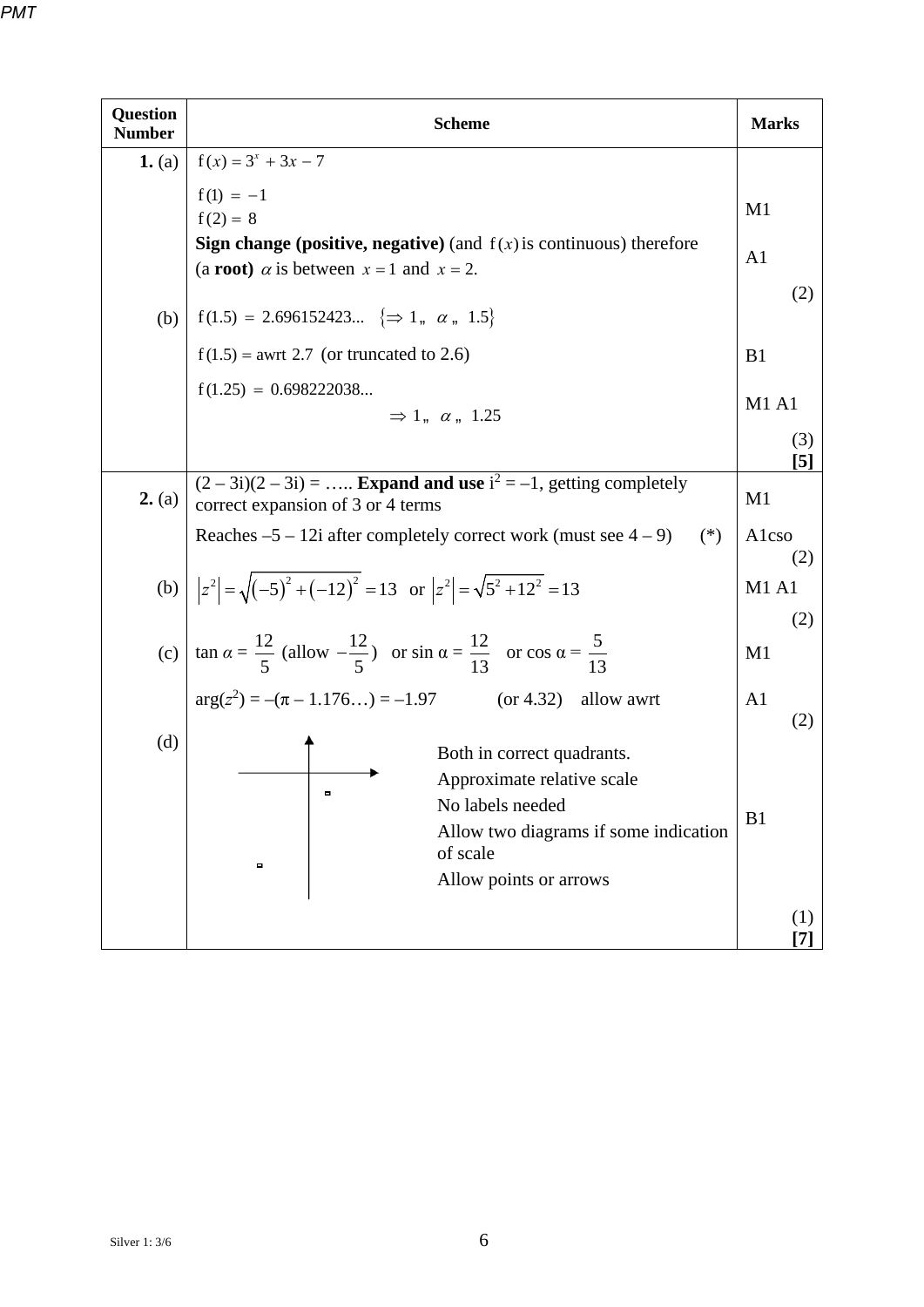| <b>Question</b><br><b>Number</b> | <b>Scheme</b>                                                                                                                                                                                                                                                                                                                                | <b>Marks</b>          |
|----------------------------------|----------------------------------------------------------------------------------------------------------------------------------------------------------------------------------------------------------------------------------------------------------------------------------------------------------------------------------------------|-----------------------|
|                                  | <b>3.</b> (a) $\mathbf{A} = \begin{pmatrix} 3 & 1 & 3 \\ 4 & 5 & 5 \end{pmatrix}$ , $\mathbf{B} = \begin{pmatrix} 1 & 1 \\ 1 & 2 \\ 0 & -1 \end{pmatrix}$                                                                                                                                                                                    |                       |
|                                  | $= \begin{pmatrix} 3+1+0 & 3+2-3 \\ 4+5+0 & 4+10-5 \end{pmatrix}$                                                                                                                                                                                                                                                                            | M <sub>1</sub>        |
|                                  | $=\begin{pmatrix} 4 & 2 \\ 9 & 9 \end{pmatrix}$                                                                                                                                                                                                                                                                                              | A <sub>1</sub><br>(2) |
|                                  | (b) $\mathbf{C} = \begin{pmatrix} 3 & 2 \\ 8 & 6 \end{pmatrix}$ , $\mathbf{D} = \begin{pmatrix} 5 & 2k \\ 4 & k \end{pmatrix}$ , where k is a constant,<br>$\mathbf{C} + \mathbf{D} = \begin{pmatrix} 3 & 2 \\ 8 & 6 \end{pmatrix} + \begin{pmatrix} 5 & 2k \\ 4 & k \end{pmatrix} = \begin{pmatrix} 8 & 2k + 2 \\ 12 & 6 + k \end{pmatrix}$ |                       |
|                                  |                                                                                                                                                                                                                                                                                                                                              | M <sub>1</sub>        |
|                                  | <b>E</b> does not have an inverse $\implies$ det <b>E</b> = 0.                                                                                                                                                                                                                                                                               |                       |
|                                  | $8(6+k) - 12(2k + 2)$                                                                                                                                                                                                                                                                                                                        | M1                    |
|                                  |                                                                                                                                                                                                                                                                                                                                              | M <sub>1</sub>        |
|                                  |                                                                                                                                                                                                                                                                                                                                              |                       |
|                                  |                                                                                                                                                                                                                                                                                                                                              |                       |
|                                  | $8(6+k) - 12(2k + 2) = 0$<br>$48 + 8k = 24k + 24$<br>$24 = 16k$<br>$k = \frac{3}{2}$                                                                                                                                                                                                                                                         | A1 oe<br>(4)<br>[6]   |
|                                  |                                                                                                                                                                                                                                                                                                                                              |                       |
|                                  | <b>4.</b> (a) $f(2.2) = 2.2^3 - 2.2^2 - 6$ $(= -0.192)$<br>$f(2.3) = 2.3^3 - 2.3^2 - 6$ $(= 0.877)$                                                                                                                                                                                                                                          | M <sub>1</sub>        |
|                                  | Change of sign $\Rightarrow$ Root<br>need numerical values correct (to 1 s.f.).                                                                                                                                                                                                                                                              | A <sub>1</sub><br>(2) |
|                                  |                                                                                                                                                                                                                                                                                                                                              | B <sub>1</sub>        |
|                                  |                                                                                                                                                                                                                                                                                                                                              | B <sub>1</sub>        |
|                                  | (b) $f'(x) = 3x^2 - 2x$<br>$f'(2.2) = 10.12$<br>$x_1 = x_0 - \frac{f(x_0)}{f'(x_0)} = 2.2 - \frac{-0.192}{10.12}$                                                                                                                                                                                                                            | M1 A1ft               |
|                                  | $= 2.219$                                                                                                                                                                                                                                                                                                                                    | Alcao<br>(5)          |
| (c)                              | $\frac{\alpha - 2.2}{\pm 0.192} = \frac{2.3 - \alpha}{\pm 0.877}$<br>(o.e. such as $\frac{k}{\pm 0.192} = \frac{0.1 - k}{\pm 0.877}$ .)                                                                                                                                                                                                      | M1                    |
|                                  | $\alpha(0.877 + 0.192) = 2.3 \times 0.192 + 2.2 \times 0.877$<br>or $k(0.877 + 0.192) = 0.1 \times 0.192$ , where $\alpha = 2.2 + k$                                                                                                                                                                                                         | A <sub>1</sub>        |
|                                  | so $\alpha \approx 2.218$ (2.21796)<br>(Allow awrt)                                                                                                                                                                                                                                                                                          | A <sub>1</sub>        |
|                                  |                                                                                                                                                                                                                                                                                                                                              | (3)<br>[10]           |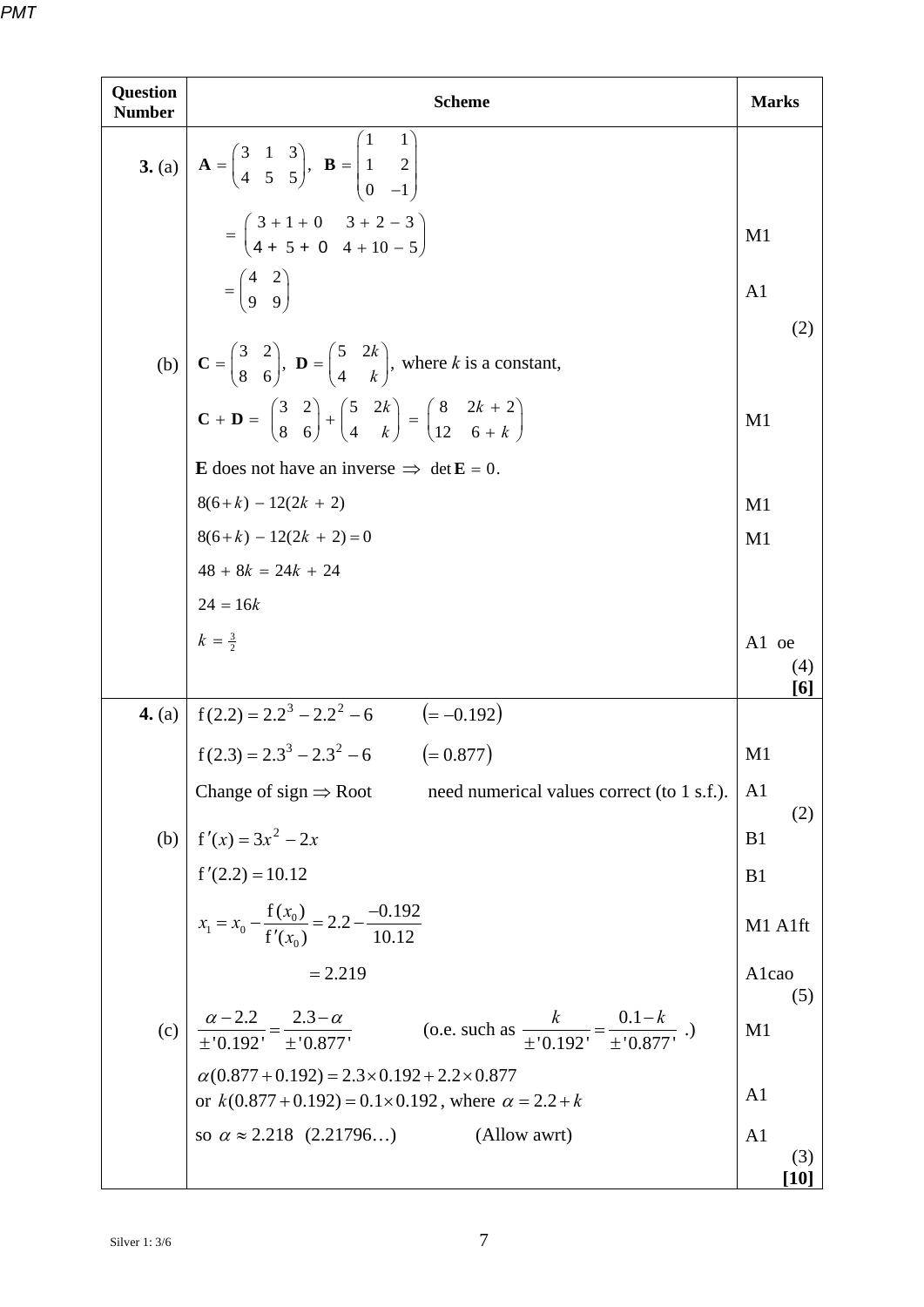|--|

| <b>Question</b> |                                                                                                |                            |
|-----------------|------------------------------------------------------------------------------------------------|----------------------------|
| <b>Number</b>   | <b>Scheme</b>                                                                                  | <b>Marks</b>               |
| 5. (a)          | $y^2 = (10t)^2 = 100t^2$ and $20x = 20 \times 5t^2 = 100t^2$                                   | (1)                        |
| (b)             | Point $A$ is (80, 40) (stated or seen on diagram).                                             | B1                         |
|                 | Focus is (5, 0) (stated or seen on diagram) or $(a, 0)$ with $a = 5$ .                         | B1                         |
|                 | Gradient: $\frac{40-0}{80-5} = \frac{40}{75} = \frac{8}{15}$                                   | <b>M1 A1</b>               |
|                 |                                                                                                | (4)<br>$\lbrack 5 \rbrack$ |
|                 | 6. (a) $ z + 3iz^* = -1 + 13i$                                                                 |                            |
|                 |                                                                                                | <b>B1 M1</b>               |
|                 |                                                                                                | A <sub>1</sub>             |
|                 | $(x + iy) + 3i(x - iy)$<br>$x + iy + 3ix + 3y = -1 + 13i$<br>$(x + 3y) + i(y + 3x) = -1 + 13i$ |                            |
|                 | Re part: $x + 3y = -1$<br>Im part: $y + 3x = 13$                                               | M1A1                       |
|                 | $3x + 9y = -3$<br>$3x + y = 13$                                                                |                            |
|                 | $8y = -16 \Rightarrow y = -2$                                                                  | M1                         |
|                 | $x + 3y = -1 \implies x - 6 = -1 \implies x = 5$<br>{ $z = 5 - 2i$ }                           | A <sub>1</sub>             |
|                 |                                                                                                | 17                         |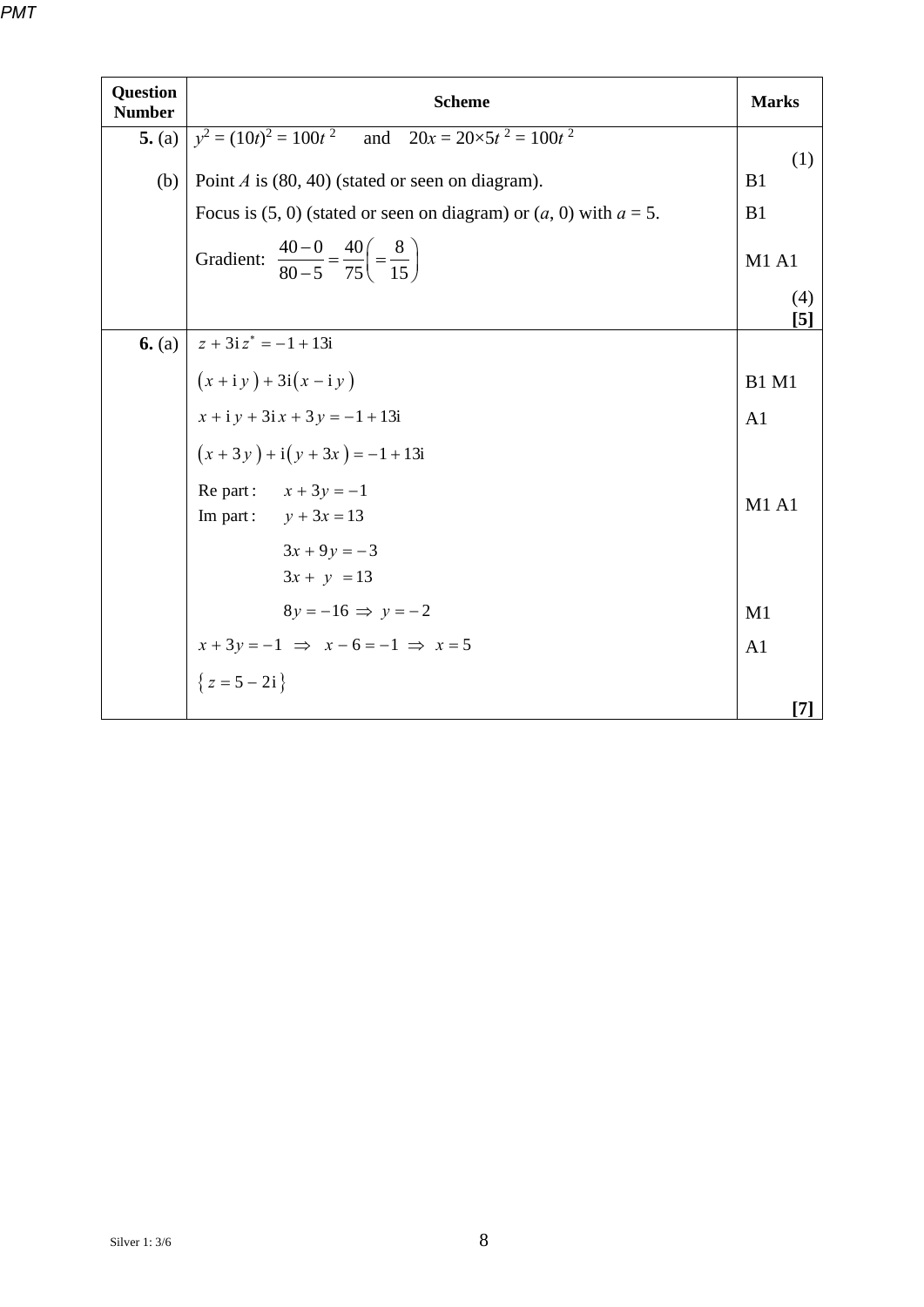| Question<br><b>Number</b> | <b>Scheme</b>                                                   | <b>Marks</b>   |
|---------------------------|-----------------------------------------------------------------|----------------|
|                           | 7. (a) $\left  \{S_n = \} \sum_{r=1}^{\infty} (2r-1)^2 \right $ |                |
|                           | $=\sum_{1}^{n} 4r^{2} - 4r + 1$                                 | M1 A1          |
|                           | = $4.\frac{1}{6}n(n+1)(2n+1) - 4.\frac{1}{2}n(n+1) + n$         | B <sub>1</sub> |
|                           | $=\frac{2}{3}n(n+1)(2n+1) - 2n(n+1) + n$                        |                |
|                           | $=\frac{1}{3}n\left\{2(n+1)(2n+1)-6(n+1)+3\right\}$             | M1 A1          |
|                           | $=\frac{1}{3}n\left\{2(2n^2+3n+1)-6(n+1)+3\right\}$             |                |
|                           | $=\frac{1}{3}n\left\{4n^2+6n+2-6n-6+3\right\}$                  |                |
|                           | $=\frac{1}{3}n(4n^2-1)$                                         |                |
|                           | $=\frac{1}{3}n(2n+1)(2n-1)$                                     | ∗<br>A1<br>(6) |
|                           | (b) $\sum_{r=n+1}^{3n} (2r-1)^2 = S_{3n} - S_n$                 |                |
|                           | $=\frac{1}{2}.3n(6n+1)(6n-1)-\frac{1}{3}n(2n+1)(2n-1)$          | M1A1           |
|                           | $= n(36n^2 - 1) - \frac{1}{3}n(4n^2 - 1)$                       |                |
|                           | $=\frac{1}{3}n(108n^2-3-4n^2+1)$                                | dM1            |
|                           | $=\frac{1}{3}n(104n^2-2)$                                       |                |
|                           | $=\frac{2}{3}n(52n^2-1)$                                        | A <sub>1</sub> |
|                           | ${a = 52, b = -1}$                                              |                |
|                           |                                                                 | (4)<br>$[10]$  |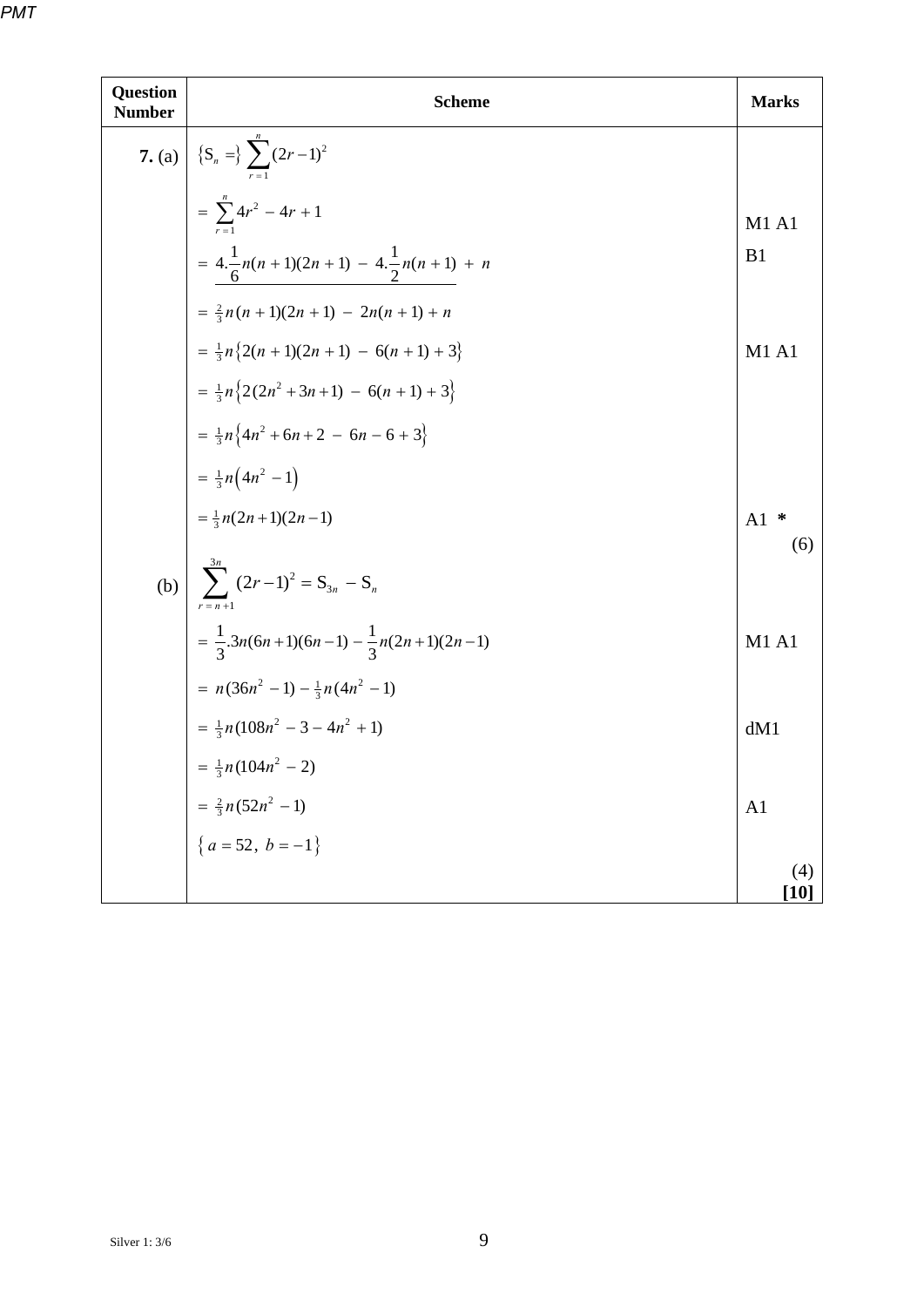| <b>Question</b><br><b>Number</b> |                                                                                                                                           | <b>Scheme</b> | <b>Marks</b>          |
|----------------------------------|-------------------------------------------------------------------------------------------------------------------------------------------|---------------|-----------------------|
| <b>8.</b> (a) $\frac{c}{3}$      |                                                                                                                                           |               | B <sub>1</sub>        |
|                                  | (b) $y = \frac{c^2}{r} \Rightarrow \frac{dy}{dr} = -c^2 x^{-2}$ ,                                                                         |               | (1)<br>B1             |
|                                  | or $y + x \frac{dy}{dx} = 0 \Rightarrow \frac{dy}{dx} = -\frac{y}{x}$ or $x = c, y = -\frac{c}{t^2}$ so $\frac{dy}{dx} = -\frac{1}{t^2}$  |               |                       |
|                                  | and at $A \frac{dy}{dx} = -\frac{c^2}{(3c)^2} = -\frac{1}{9}$ so gradient of normal is 9                                                  |               | M1A1                  |
|                                  | Either $y - \frac{c}{3} = 9(x - 3c)$ or $y = 9x + k$ and use $x = 3c$ , $y = \frac{c}{3}$                                                 |               | M1                    |
|                                  | $\implies$ 3y = 27x – 80c                                                                                                                 | $(*)$         | A <sub>1</sub><br>(5) |
|                                  | (c) $\left  \frac{c^2}{x} = \frac{27x - 80c}{3} \right $ $\left  \frac{c^2}{y} = \frac{3y + 80c}{27} \right $ $3\frac{c}{t} = 27ct - 80c$ |               | M1                    |
|                                  | $3c^2 = 27x^2 - 80cx$<br>$27c^2 = 3y^2 + 80cy$<br>$3c = 27ct^2 - 80ct$                                                                    |               | A <sub>1</sub>        |
|                                  | $(x-3c)(27x+c) = 0$ $(y+27c)(3y-c) = 0$ $(t-3)(27t+1) = 0$                                                                                |               | M1                    |
|                                  | $x = -\frac{c}{27}$ , $y = -27c$ $x = -\frac{c}{27}$ , $y = -27c$ $(t = -\frac{1}{27}$ and so)<br>$x = -\frac{c}{27}$ , $y = -27c$        |               | A1, A1                |
|                                  |                                                                                                                                           |               |                       |
|                                  |                                                                                                                                           |               | (5)                   |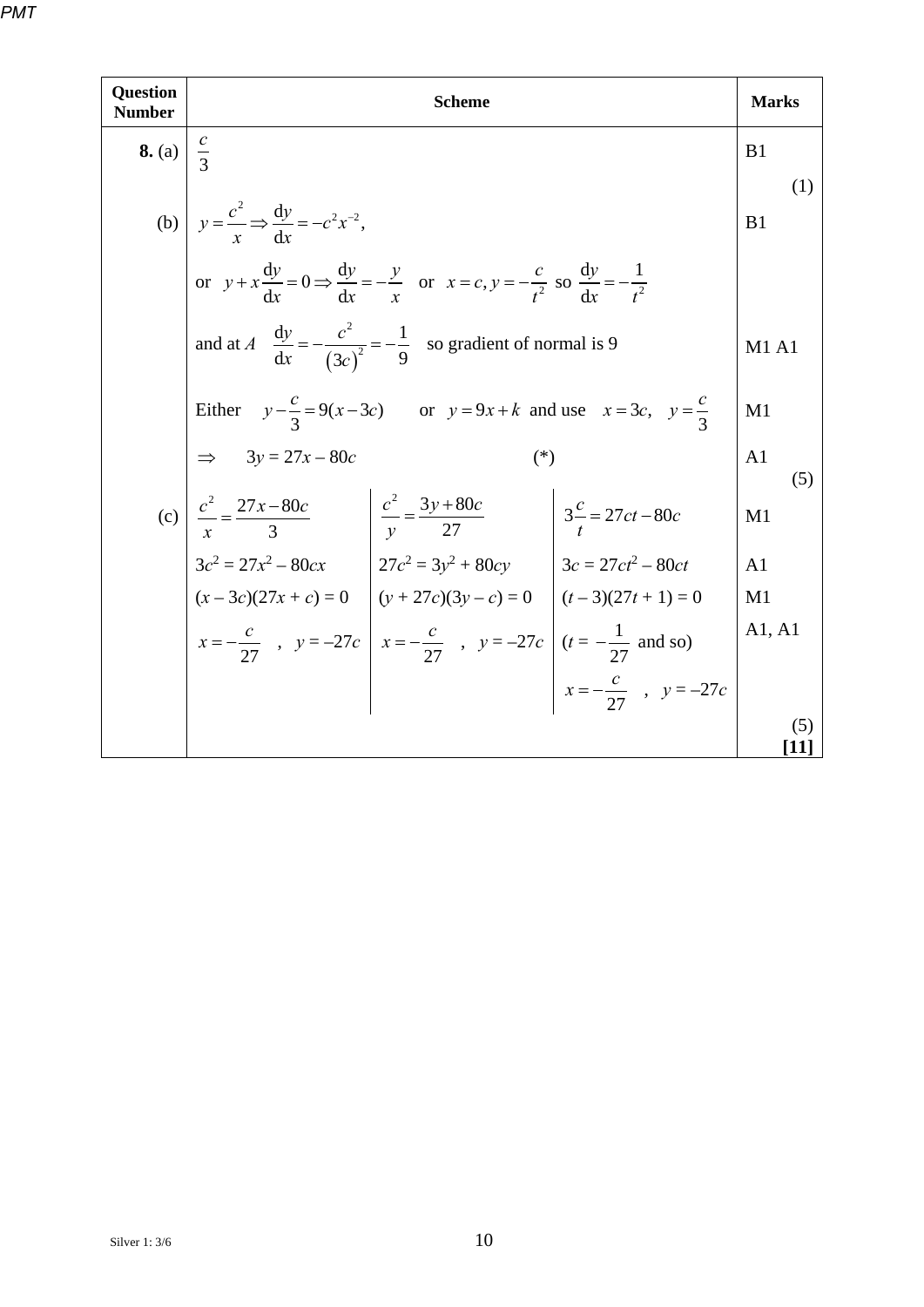| <b>Question</b><br><b>Number</b> | <b>Scheme</b>                                                                                                                                                              | <b>Marks</b>               |
|----------------------------------|----------------------------------------------------------------------------------------------------------------------------------------------------------------------------|----------------------------|
| 9. (a)                           | $\det M = 3(-5) - (4)(2) = -15 - 8 = -23$                                                                                                                                  | B1                         |
| (b)                              | Therefore, $\begin{pmatrix} 3 & 4 \\ 2 & -5 \end{pmatrix} \begin{pmatrix} 2a - 7 \\ a - 1 \end{pmatrix} = \begin{pmatrix} 25 \\ -14 \end{pmatrix}$                         | (1)<br>M <sub>1</sub>      |
|                                  | Either, $3(2a - 7) + 4(a - 1) = 25$ or $2(2a - 7) - 5(a - 1) = -14$                                                                                                        |                            |
|                                  | or $\begin{pmatrix} 3(2a-7)+4(a-1) \\ 2(2a-7)-5(a-1) \end{pmatrix} = \begin{pmatrix} 25 \\ -14 \end{pmatrix}$                                                              | A <sub>1</sub>             |
|                                  | giving $a = 5$                                                                                                                                                             | A <sub>1</sub><br>(3)      |
|                                  | (c) Area( <i>ORS</i> ) = $\frac{1}{2}$ (6)(4); = <u>12</u> (units) <sup>2</sup>                                                                                            | M1A1                       |
| (d)                              | Area $(OR'S') = \pm 23 \times (12)$                                                                                                                                        | (2)<br>M1<br>A1 $\sqrt{ }$ |
| (e)                              | Rotation; 90° anti-clockwise (or 270° clockwise) about (0, 0).                                                                                                             | (2)<br>B1;B1<br>(2)        |
| (f)                              | $M = BA$                                                                                                                                                                   | M1                         |
|                                  | $\mathbf{A}^{-1} = \frac{1}{(0)(0) - (1)(-1)} \begin{pmatrix} 0 & 1 \\ -1 & 0 \end{pmatrix}; = \begin{pmatrix} 0 & 1 \\ -1 & 0 \end{pmatrix}$                              | A <sub>1</sub>             |
|                                  | $\mathbf{B} = \begin{pmatrix} 3 & 4 \\ 2 & -5 \end{pmatrix} \begin{pmatrix} 0 & 1 \\ -1 & 0 \end{pmatrix}$<br>$\mathbf{B} = \begin{pmatrix} -4 & 3 \\ 5 & 2 \end{pmatrix}$ | M1                         |
|                                  |                                                                                                                                                                            | A1                         |
|                                  |                                                                                                                                                                            | (4)<br>14 I                |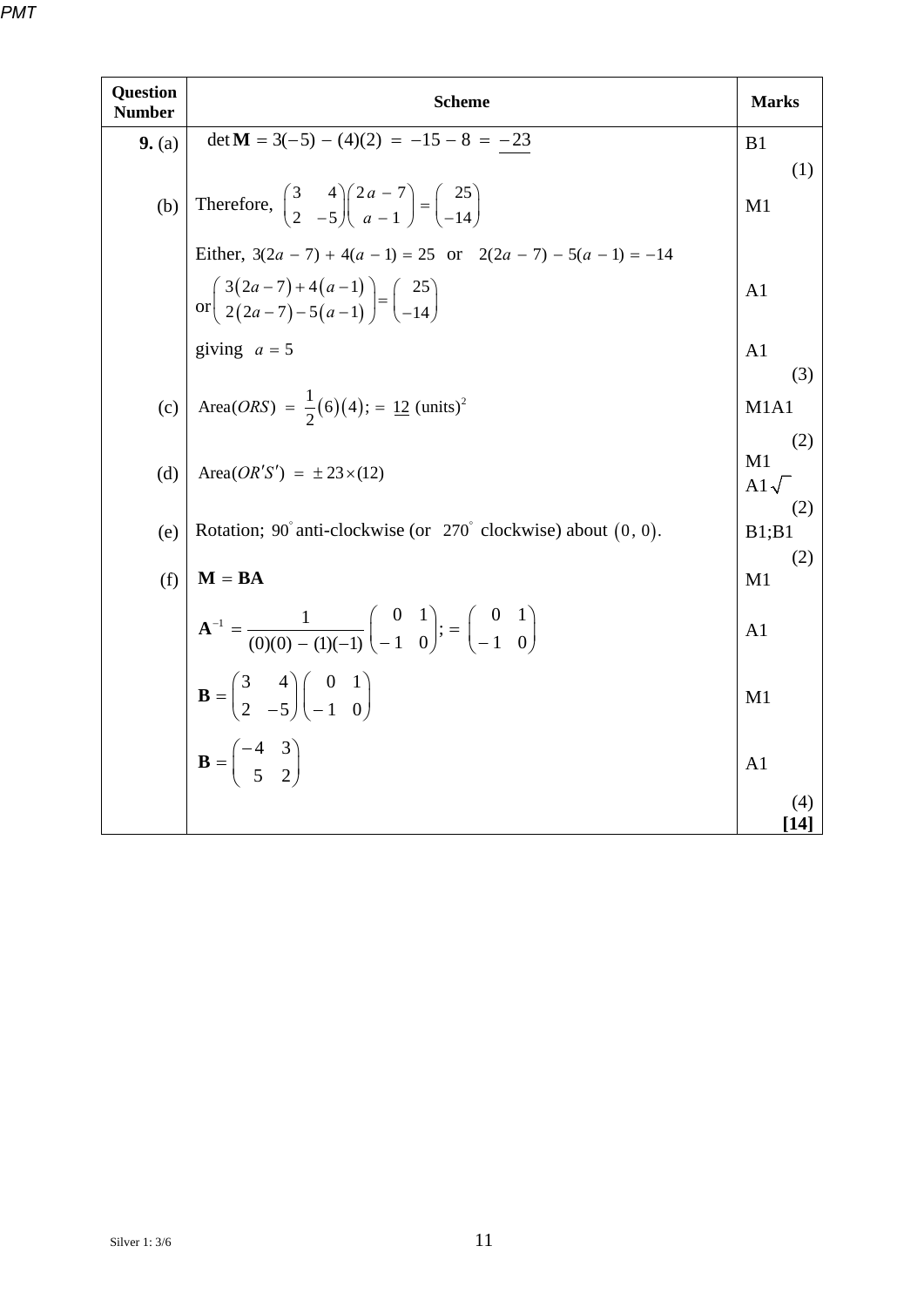#### **Examiner reports**

#### **Question 1**

This question was well done by the vast majority of candidates. In part (a) virtually all successfully evaluated f(1) and f(2) and made an appropriate conclusion. There were a surprising number of cases where the conclusion was incomplete or omitted.

In part (b) again the work was often clear with many candidates using a table and making the correct conclusion. However candidates should be aware that values of the function are required e.g. in this case f(1.5) and f(1.25), to justify their conclusions. Again there were a surprising number of cases where the conclusion was omitted. Misinterpreting the requirement and applying Linear Interpolation was seen but was relatively rare.

#### **Question 2**

Most candidates found this question very accessible with many scoring 7 marks. In part (a) a minority of candidates failed to appreciate this was a "show that" question and omitted the key step of stating or using  $i^2 = -1$ . Other than this, numerical errors were very rare. Part (b) was very well done and the modulus was usually correctly given as 13. In part (c) most candidates appreciated that inverse tangent was needed, but many could not deal with the fact that the point was in the third quadrant. Wrong answers such as 1.97 and 1.18 were common. The need to identify the correct quadrant is essential for candidates hoping to continue to FP2 and FP3. In addition, a common error was to give the answer as -1.96, arising from rounding too early when finding  $-\pi + 1.18$ . In part (d) the Argand diagram was usually correct, though there were some errors. Candidates should be advised not to extend their working to the very bottom of the page, past the scanned area. Many plots of  $-5 - 12i$  were beyond the scanned area.

### **Question 3**

Part (a) was well answered with most candidates multiplying the matrices together correctly. Only a few candidates multiplied the matrices the wrong way round. In part (b) many could add the matrices correctly although a few candidates multiplied. The condition for there not being an inverse for **E** was well known and most attempted the determinant and set it to zero. The resulting equation in *k* was usually solved correctly although there were some basic algebraic errors.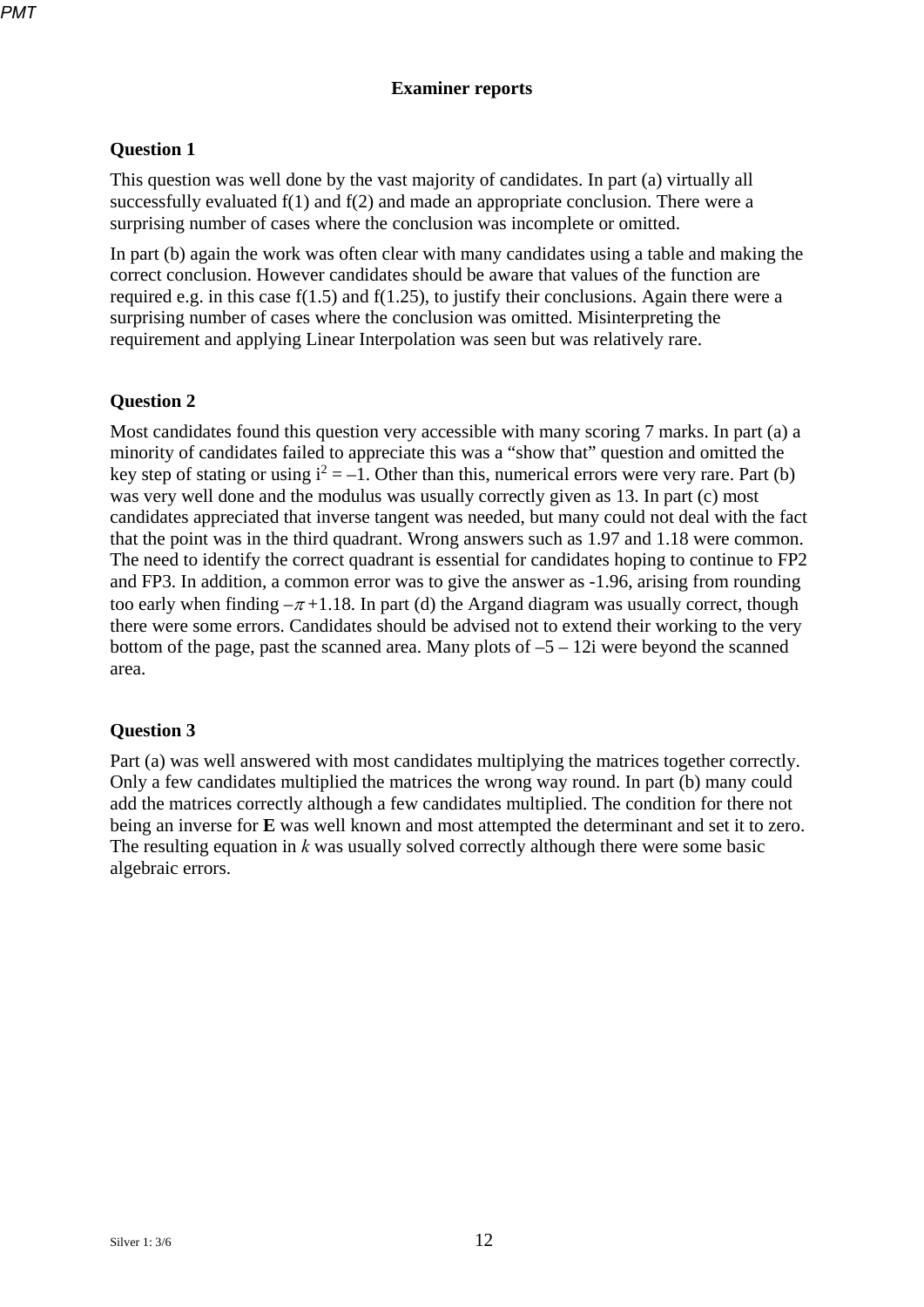## **Question 4**

Most candidates were clear about the steps necessary to show that the root of the given equation was between the values 2.2 and 2.3 in part (a). Almost all substituted 2.2 and 2.3 into the left hand side of the equation and gave their numeric answers. A few did not complete the solution by stating that one answer was positive and one negative and that the sign change indicated the presence of a root between 2.2 and 2.3.

The Newton Raphson method in part (b) was well understood and most answered this part of the question correctly. Candidates are advised to show their expression for  $f'(x)$  and for  $f'(2.2)$ . They are also advised to quote the formula and show their substitution. The final answer 2.219 was not acceptable with no working.

There were many good answers to part (c), with most solutions using similar triangles. Those who had learned and quoted a formula often made sign slips. Some used the equation of the line joining (2.2, -0.192) and (2.3, 0.877) and found where it crossed the *x* axis. This was an acceptable alternative method. A small number of candidates tried interval bisection however, which was not linear interpolation!

### **Question 5**

In part (a) a variety of methods were used to verify that the given point was on the parabola, the most common being to substitute  $x$  or  $y$  into the equation. Many candidates instead found the value of '*a*' and substituted into the parametric equations of the parabola, unfortunately losing this mark if insufficient explanation was given e.g. the general parametric equations were not quoted. Part (b) was very well answered by most candidates. Most found the coordinates of the relevant points and used the gradient formula correctly. A surprising

number quoted or used the gradient as  $\frac{x_2 - x_1}{x_2 - x_1}$ 2  $J_1$  $x_2 - x$  $y_2 - y$ −  $\frac{v_1}{-y_1}$ . The main error was to use differentiation to

find the gradient of the line, an error which was penalised heavily as it was a complete misinterpretation of the question.

#### **Question 6**

Many candidates gained full marks in this question. It was pleasing to see that most knew what the complex conjugate was. Candidates who did struggle with this question were those who were unaware that following the substitution, there was a requirement to equate real and imaginary parts. There were some candidates who interpreted  $z + 3iz^*$  as  $(z + 3i)z^*$ .

#### **Question 7**

In part (a) virtually all candidates expanded correctly and substituted the standard formulae as well as identifying the "+*n*". Weaker candidates then often struggled with the resulting algebra. Candidates should be encouraged to use the printed result to identify potential factors if possible, rather than multiply out completely and then start working towards the result.

Part (b) was met with less success with a large number of candidates starting again from scratch by expanding the brackets rather than using the hence. Those who did use the result in part (a) often misinterpreted what was meant by  $S_{3n}$  and this sum often ended up as  $3S_n$ .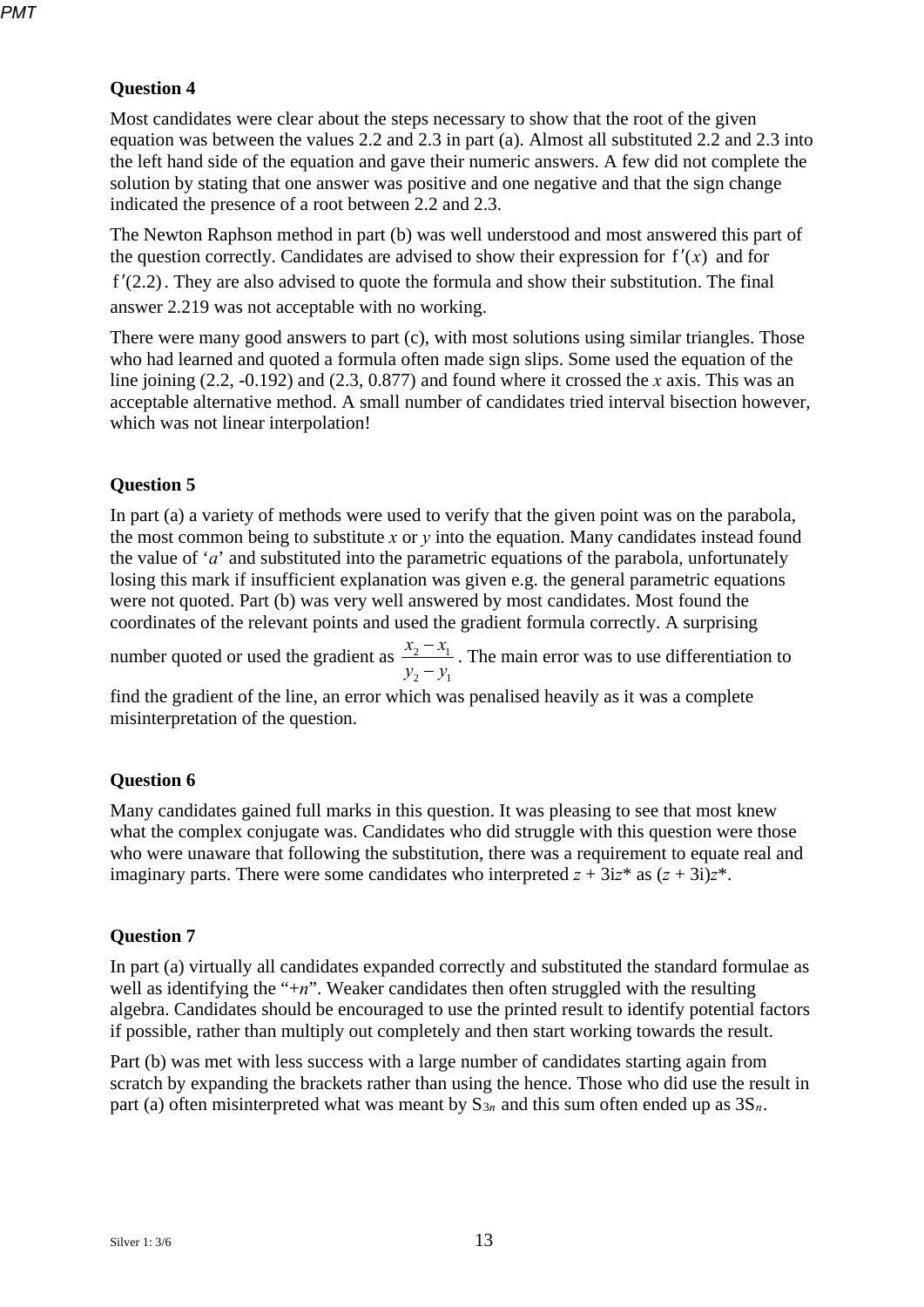## **Question 8**

Part (a) was extremely well done with very few errors. Several methods were used in (b) to

find *x y* d  $\frac{dy}{dx}$ , the most common being to differentiate  $c^2x^{-1}$ . Those who used implicit

differentiation were also mostly successful as well as those who differentiated the parametric equations. Some simply quoted the derivative either in Cartesian or parametric form and these lost marks as the answer was given and this was a "show that" question. Most candidates however did show a clear, full solution to find the equation of the normal. There were some who failed to obtain a numerical value for the gradient so they ended up with a non-linear equation and this was penalised.

The algebra in part (c) was quite challenging for some but the standard of work was very pleasing. Most used simultaneous equations, one linear one the equation of the hyperbola. Usually candidates were able to eliminate one variable successfully to obtain a quadratic in one variable. They were then able to use a variety of methods to solve the quadratic. Many opted for the simple alternative of factorising, noticing that  $(x - 3c)$  was a factor. Those who used the quadratic formula sometimes confused their powers of *c.* The method of completing the square to solve this quadratic usually led to errors. A small number of candidates used an

alternative approach to (c). They began with  $\frac{1}{2} = 9$ 3  $\frac{c}{t} - \frac{c}{3}$  $\frac{c}{t} - \frac{c}{3}$  = 9 and simplified the fraction to give a

linear equation leading to a value for *t* and then to *x* and *y*. On the whole, candidates showed a good understanding of the concepts required to tackle this question and were able to apply their skills successfully.

## **Question 9**

Part (a) caused few problems and any errors were largely arithmetical.

Part (b) was met with a great deal of success and the vast majority could obtain the correct value for *a*. There were a few cases where candidates took the more laborious route of working out **M**–1 and worked 'backwards'.

In part (c) the area of *ORS* was often calculated correctly and in part (d) the determinant property for areas was well known and candidates could score a follow through mark for an incorrect determinant and/or *ORS* area.

Part (e) was disappointing in that although many candidates appreciated that the transformation was a rotation of 90° anticlockwise, they failed to give the centre. A few candidates thought the transformation was a reflection.

Part (f) was a good test of whether a candidate knew in which order to write the matrices, given the combination of two transformations. In fact there were possibly equal numbers of candidates who started with  $M = BA$  as those with  $M = AB$ . The subsequent use of  $A^{-1}$  was

often correctly applied. Many candidates chose to represents **B** as a general matrix

 $\begin{pmatrix} a & b \\ c & d \end{pmatrix}$ and then calculate either **BA** or **AB** and compare the result with **M** to establish the values of *a*, *b*, *c* and *d* and hence the matrix **B**. This proved to be an efficient method given the nature of

*a b*

the matrix **A**. The incorrect matrix for **B** as 2  $-5$  $\begin{pmatrix} 2 & -5 \\ -3 & -4 \end{pmatrix}$  was common following an error with

the order for matrix multiplication.